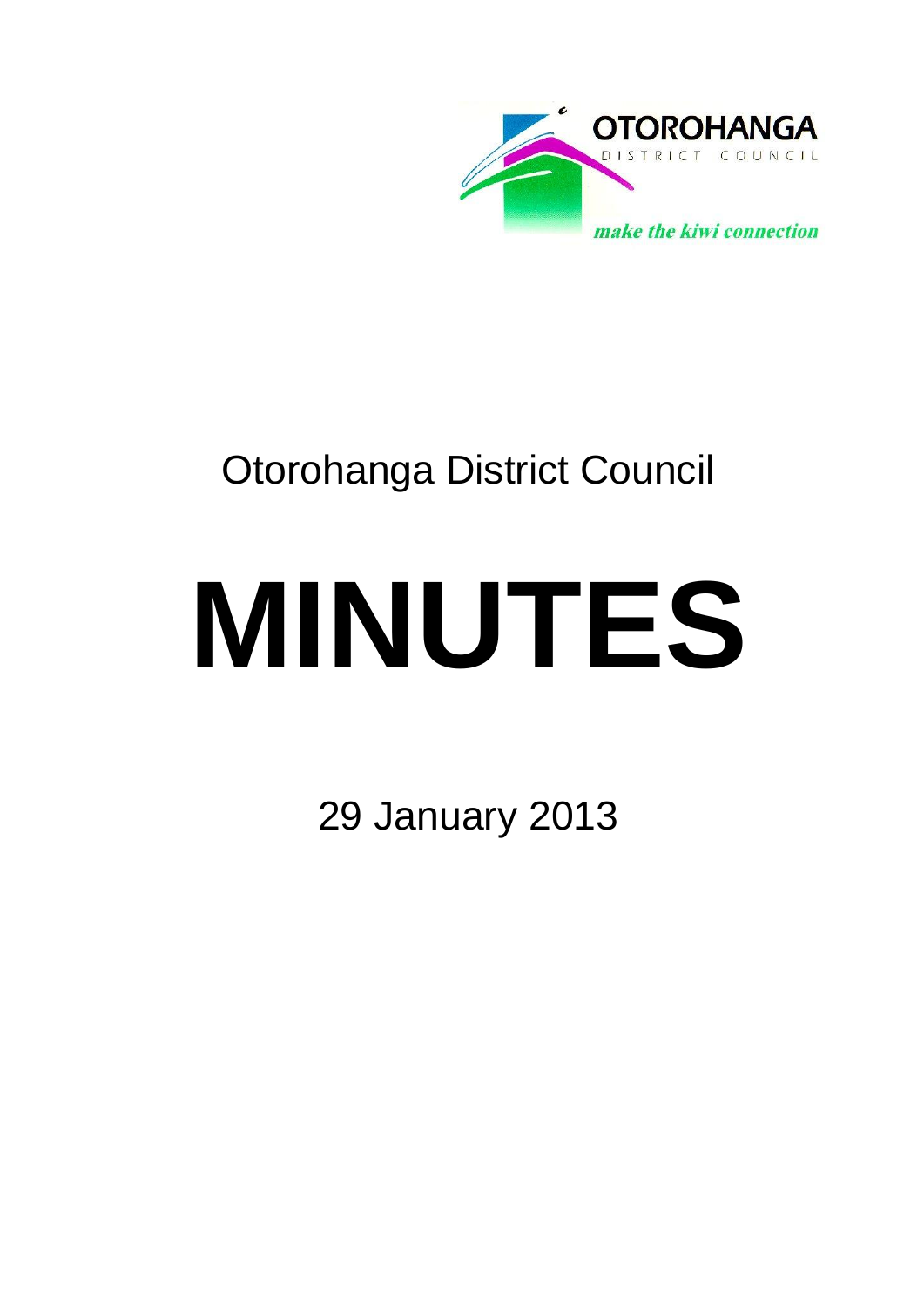#### **OTOROHANGA DISTRICT COUNCIL**

29 January 2013

Minutes of an ordinary meeting of the Otorohanga District Council held in the Council Chambers, Maniapoto St, Otorohanga on Tuesday 29 December commencing at 10.04am.

### **MINUTES**

Minutes are unconfirmed and subject to amendment at the next meeting of Council.

#### **ORDER OF BUSINESS:**

| <b>ITEM</b>                               | <b>PRECIS</b>                                                           | <b>PAGE</b>    |
|-------------------------------------------|-------------------------------------------------------------------------|----------------|
| <b>PRESENT</b>                            |                                                                         | 1              |
| IN ATTENDANCE                             |                                                                         | 1              |
| <b>APOLOGIES</b>                          |                                                                         | 1              |
|                                           | <b>ITEMS TO BE CONSIDERED IN GENERAL BUSINESS</b>                       | 1              |
| CONFIRAMTION OF MINUTES - 4 DECEMBER 2012 |                                                                         | 1              |
| <b>REPORTS</b>                            |                                                                         | 1              |
| Item $305$                                | OTOROHANGA COMMUNITY BOARD MINUTES FOR 8 NOVEMBER & 13<br>DECEMBER 2012 | 1              |
| Item $306$                                | KAWHIA COMMUNITY BOARD MINUTES 23 NOVEMBER 2012                         | 2              |
| Item 307                                  | DISTRICT LIBRARIANS REPORT FOR OCTOBER TO DECEMBER 2012                 | 2              |
| Item 308                                  | DISTRICT BUILDING CONTROL OFFICERS REPORT OCTOBER TO<br>DECEMBER 2012   | 3              |
| Item $309$                                | PLANNING REPORT FOR OCTOBER TO DECEMBER 2012                            | 3              |
| Item $310$                                | DISTRICT SPORTS COORDINATORS REPORT JULY - DECEMBER 2012                | 4              |
| Item $311$                                | WAIPA NETWORKS UPDATE ON 110KV LINE                                     | 4              |
| Item $312$                                | ODC MATTERS REFERRED FROM 4 DECEMBER 2012                               | 4              |
| <b>GENERAL</b>                            |                                                                         | 6              |
| Item $313$                                | OTOROHANGA COUNSELLING CENTRE                                           | 7              |
| <b>MEETING CLOSURE</b>                    |                                                                         | $\overline{7}$ |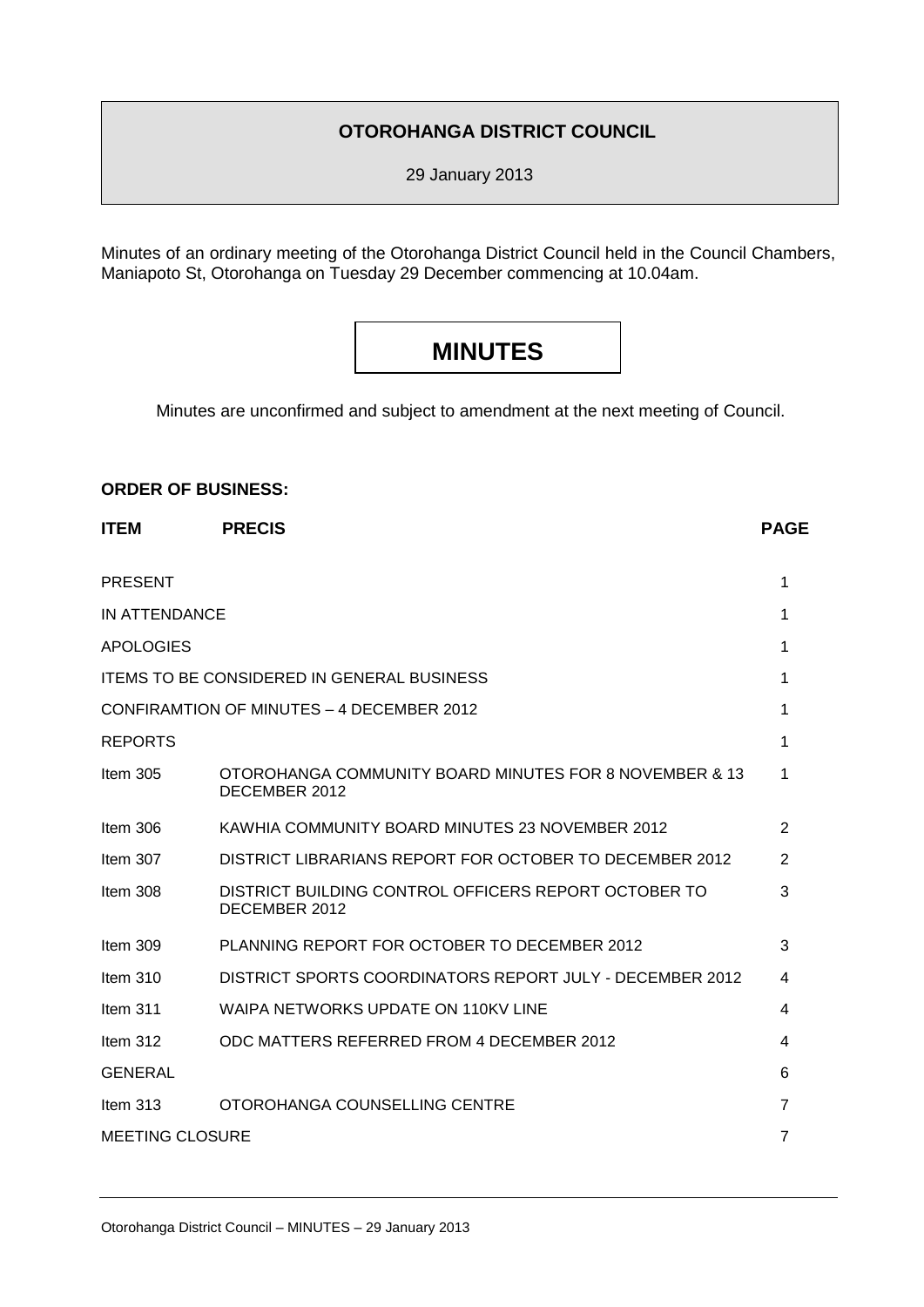#### **PRESENT**

Mr DF Williams (Mayor), Crs MM Baxter, S Blackler, RM Johnson, AG Ormsby, KM Phillips, DM Pilkington and RJ Prescott.

#### **IN ATTENDANCE**

Messrs DC Clibbery (Chief Executive & Engineering Manager), GD Bunn (Finance & Administration Manager) and CA Tutty (Governance Supervisor).

#### **OPENING PRAYER**

Cr Pilkington read the Opening Prayer.

His Worship declared the meeting open and welcomed those present. He wished Councillors and staff a happy New Year, which promised to be another exciting year ahead.

#### **ITEMS TO BE CONSIDERED IN GENERAL BUSINESS**

**Resolved** that the matter of the Otorohanga Counselling Service Committee's current financial position and budget projections be considered in General Business which may require a resolution.

#### **Cr Prescott / Cr Johnson**

#### **CONFIRMATION OF MINUTES – 4 DECEMBER 2012**

**Resolved** that the minutes of the meeting of the Otorohanga District Council held on 4 December 2012, as previously circulated, be approved as a true and correct record of that meeting.

#### **Cr Pilkington / Cr Baxter**

#### **MATTERS ARISING**

#### **LIQUOR CONTROL BYLAW**

Cr Pilkington referred to Item 300, page 2, and reported that consideration may be given to modifying or extending the current Bylaw.

Cr Blackler referred to the item Matters Arising, page 1, and requested that the wording 'UV filters' be deleted from the first paragraph, second sentence.

His Worship extended good luck to both the Otorohanga & Kawhia Community Boards for 2013.

#### **REPORTS**

#### **Item 305 OTOROHANGA COMMUNITY BOARD MINUTES FOR 8 NOVEMBER & 13 DECEMBER 2012**

#### **Resolved**

That the minutes of the meetings of the Otorohanga Community Board held on 8 November & 13 December 2012 be received.

#### **Cr Ormsby / Cr Prescott**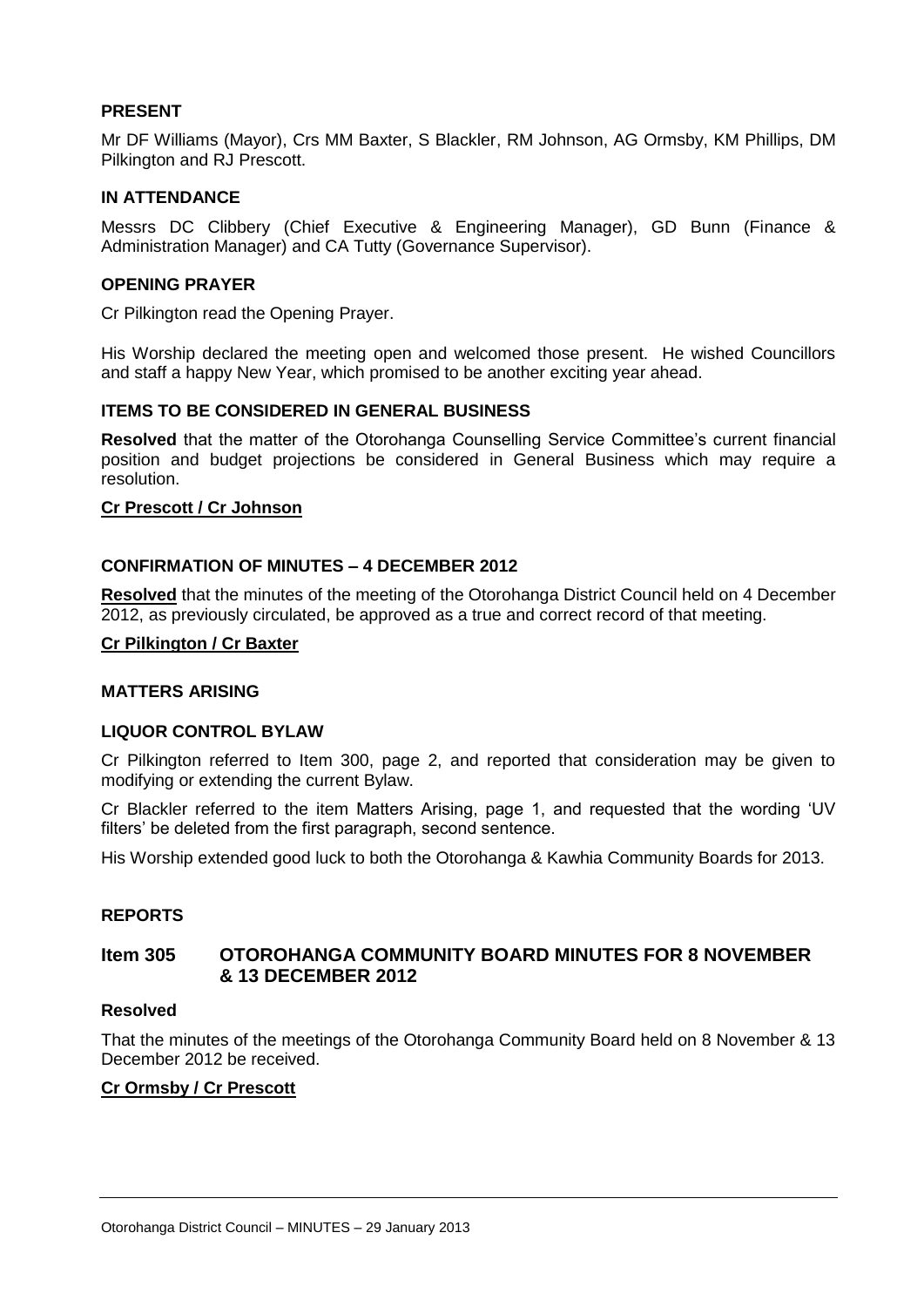#### **Item 306 KAWHIA COMMUNITY BOARD MINUTES 23 NOVEMBER 2012**

#### **Discussion**

Cr Pilkington referred to the General item 'Signage adjacent to Museum' on page 4, and requested that the second sentence read, 'Mrs Pilkington reported that this has been dealt with through the Otorohanga District Development Board and Museum Director, in consultation with Mr David Walmsley'.

#### **Resolved**

That the minutes of the meeting of the Kawhia Community Board held on 23 November 2012 be received.

#### **Cr Pilkington / Cr Blackler**

#### **Item 307 DISTRICT LIBRARIANS REPORT FOR OCTOBER TO DECEMBER 2012**

#### **Discussion**

The District Librarian attended the meeting and presented her report for October to December 2012.

His Worship referred to the Kawhia Library Usage Statistics and the large decrease which has occurred compared to the 2011/12 year. The District Librarian replied that the number of issues is only small and that in some cases such as large print books there is insufficient material available. His Worship queried when were local people last surveyed as to what they might like from the Library. The District Librarian referred to a survey carried out a number of years ago and reported that this did not highlight any particular issues other than the users did not wish the library to close. Cr Pilkington reported that timing is also a factor with library activities being a seasonal issue. His Worship queried whether there is a way for users of the library to put forward their views. The District Librarian replied that she relies on the staff member at Kawhia to forward these views on. Cr Phillips referred to the increasing number of people downloading books. His Worship said the world is changing and queried whether the library would be able to access new systems in order to provide for active encouragement for library users to make use of. He said direct marketing using the technology that the library has may help to increase user numbers. The District Librarian expressed the opinion that many people use new technology however, of these many are not actually reading books through this source.

With regard to the current overdue book charges, Cr Phillips queried whether any further breakdown of information has been prepared. It was queried whether any change to the issue period and/or fines would make any significant difference in reducing the number of fines. The District Librarian advised that a certain pattern can change for a little while however, then things settle down. Cr Baxter felt that the introduction of higher penalties would ensure that users return books on time. Cr Blackler suggested that the overdue charge be removed off children's books and added to adult books. The District Librarian reported that her reason for requesting consideration be given to reducing the overdue charge for children's books may be a way to boost the circulation of children's material. If this proposal was published it may get through to the people with the aim of increasing circulation. Cr Baxter suggested that a notice be forwarded to users that their book/s will be coming overdue in two or three days rather than wait until books are actually overdue for return.

The Chief Executive advised that a total of approximately \$4900 was generated from library overdue charges however, in respect to children's books, this could equate to \$1000 which is an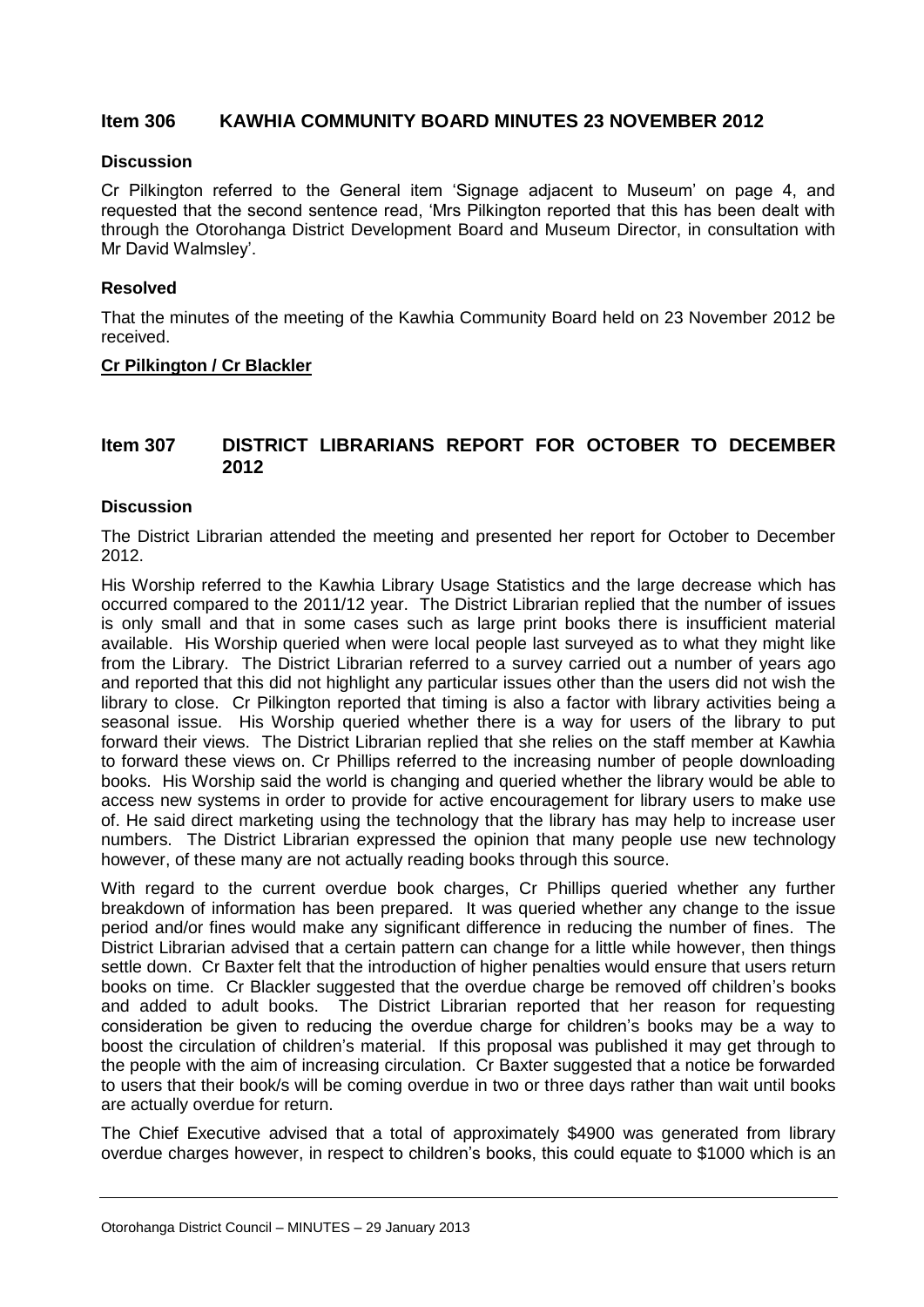extremely small amount. He said it is desirable to encourage children to read as this will provide a long standing benefit for the entire family.

In reply to His Worship regarding placing a time frame on any change, the District Librarian advised that such changes take a while to show any effect. His Worship suggested that should the overdue charge for children's books be reduced then the District Librarian's quarterly report should update Members on its effect, if any. Cr Phillips extended congratulations to the District Librarian and staff on the mystery activity programme carried out through the summer holiday period.

His Worship thanked the District Librarian for her comprehensive report.

#### **Resolved**

**That** 

- 1. The District Librarian's quarterly report for the period October to December 2012 be received.
- 2. The overdue charge for children's books be reduced to 10 cents per item per day, to take effect from 1 July 2013.

#### **Cr Pilkington / Cr Prescott**

#### **Item 308 DISTRICT BUILDING CONTROL OFFICERS REPORT OCTOBER TO DECEMBER 2012**

#### **Discussion**

The Environmental Services Manager attended the meeting and presented the District Building Control Officer's report on building control matters. In reply to Cr Pilkingtons' query regarding the increase in the number of CCC's issued, the Environmental Services Manager replied that with additional part-time resources to carry out inspections, this has allowed existing staff to catch up on the issuing of these.

Cr Blackler referred to her earlier request for a breakdown to be provided on Consents issued within the various wards. The Environment Services Manager replied that this cannot be supplied from the existing database however, he will prepare a report on the number of Building Consents issued for the quarterly period.

#### **Resolved**

That the District Building Control Officer's report for October to December 2012 be received.

#### **Cr Johnson / Cr Pilkington**

#### **Item 309 PLANNING REPORT FOR OCTOBER TO DECEMBER 2012**

#### **Discussion**

The Environmental Services Manager summarised the report on Resource Consents granted under delegated authority for the period 1 October to 31 December 2012.

#### **Resolved**

That the Planning report for October to December 2012 be received.

#### **Cr Blackler / Cr Ormsby**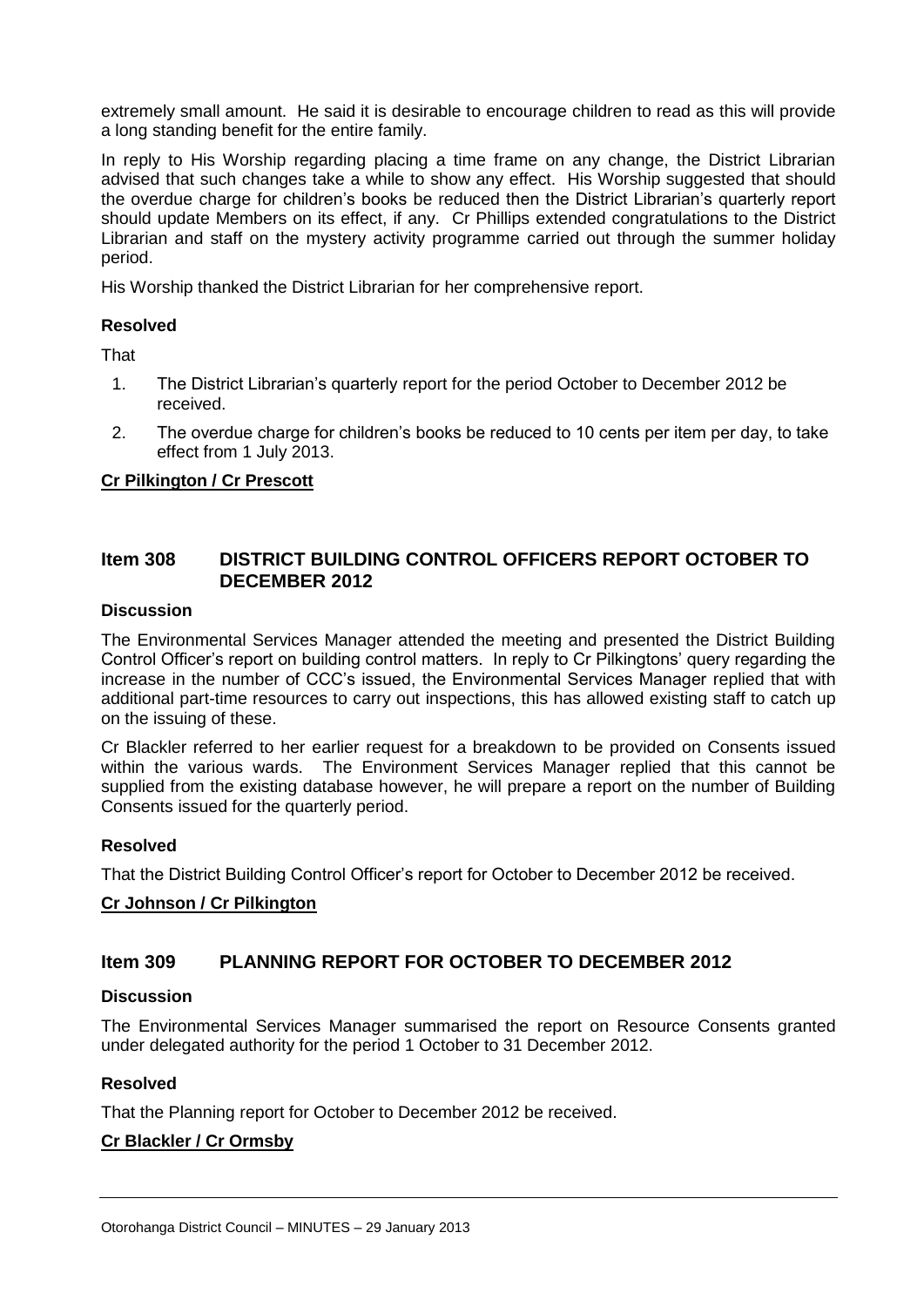#### **Item 310 DISTRICT SPORTS COORDINATORS REPORT JULY - DECEMBER 2012**

#### **Discussion**

The District Sports Coordinator attended the meeting and presented her report for the period July to December 2012.

Cr Pilkington referred to the formation of a Sports Council within the Otorohanga College and queried how this will be targeted towards the College hostel pupils. The Coordinator replied that it is the intention to get these children involved, take up leadership roles and for them to take back home to Kawhia what they have learned.

His Worship acknowledged all that the Coordinator has carried out and said Council looks forward to working with her again this coming year.

#### **Resolved**

That the Otorohanga District Sports Coordinator's report for the period July - December 2012 be received.

#### **Cr Phillips / Cr Blackler**

#### **Item 312 ODC MATTERS REFERRED FROM 4 DECEMBER 2012**

#### **Discussion**

#### **MINISTRY OF HEALTH**

The Engineering Manager informed Members that Mr David Brown, Technical Manager for the Ministry of Health, is the contact person in regards to the proposed Drinking Water Standards for Rural Water Supply Schemes.

The Engineering Manager informed Members that there is a state of uncertainty as to how the proposed Drinking Water Standards will be applied in respect to the Rural Water Supply Schemes.

#### **Item 311 WAIPA NETWORKS UPDATE ON 110KV LINE**

#### **Discussion**

Mr Ray Milner, Chief Executive of Waipa Networks attended the meeting to update Members on a new 110KV line between Te Awamutu and Hangitiki. Mr Milner reported that this is a major programme for his Company and made Members aware that his Company serves the Kawhia area as well. Mr Milner advised that every four years there is a planned interruption to the supply from Transpower via one line from Karapiro for a period of 8-9 hours in order to carry out planned maintenance. He said it is difficult for his company to obtain a balance to try and find the best time for its customers to have this work carried out. Mr Milner reported that his Company is constantly trying to improve its level of supply however, unplanned faults will never be eliminated. He said however, with the proposal to install a new 110KV line this, the effect of such faults will be significantly reduced.

Mr Milner reported that the proposed line will come through this area and that to date approximately 60 percent of the affected landowners have been spoken to. He said it is desirable to keep the details of this matter confidential until the remaining land owners have been approached. He said his company has come up with a preferred route however, this may be moved a little either way following consultation with landowners. Mr Milner confirmed that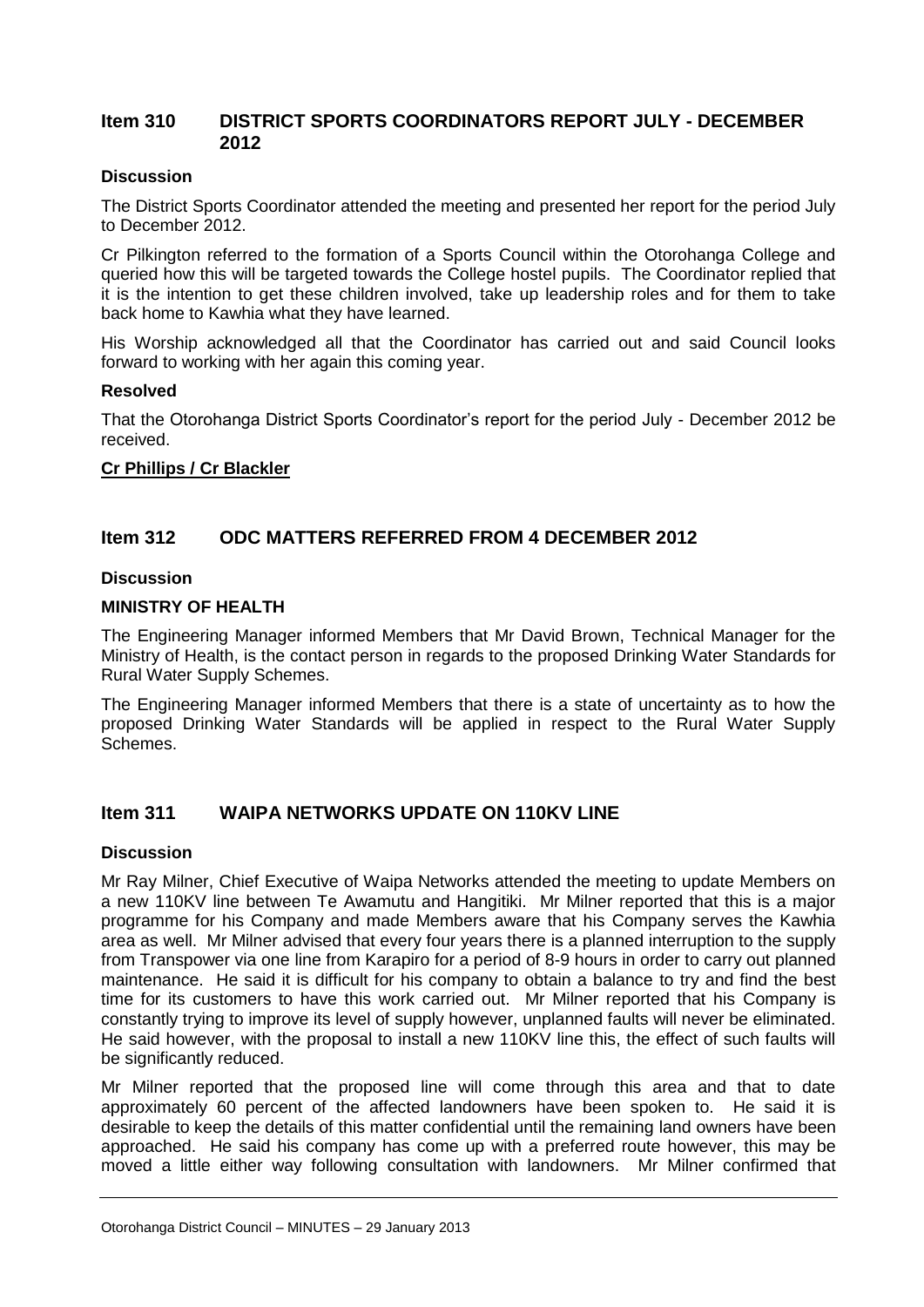Council, along with the wider community, will also have input into the proposal through a Resource Consent process.

Mr Milner informed Members that Waipa Networks is a Trust owned company and any profit is returned to its consumers.

Mr Milner outlined possible funding of the proposal which he said will have no major impact on the consumers. He said any increase will be very modest. His Worship said he appreciated Mr Milner's update however, questioned why his company had not been involved in the recent District Plan Review. Mr Milner replied that agreement had only been reached with Trust Power just over a year ago that the proposed line would be built. He said around mid 2012 Council Officers had been contacted. Mr Milner referred to the preferred chosen route and said that this has taken into account Council's landscape values and that the line, in some cases, will be in close proximity to the existing railway line. Reference was made to the existing rail corridor for such lines however, Mr Milner advised that this is now electrified making it unsuitable to contain other power lines. He said generally the proposed lines should be kept as straight as possible however, it can be amended slightly.

Mr Milner then referred to the terms of financial implications to the landowners and reported that a benchmark is to be used which will be consistent across all properties. Cr Blackler queried the height of the proposed poles to which Mr Milner replied that these will be constructed of concrete and average around 16m. He said depending on the terrain of the land the line is going across, the span between the proposed poles will vary but is typically 90 to 100 metres.

Cr Phillips reported that the proposed line is going through the east of Otorohanga, through prime farming country of the District and queried why consideration was not given to going through the west of Otorohanga. Cr Phillips said he required a map of the route of the proposed line. Mr Milner confirmed that an easement will be placed on any title to the property affected. He advised that the line is no closer than 200m from any particular house. Mr Ormsby reported that the proposed line will be crossing the existing railway line therefore why not keep the line on the west side where the land is cheaper. Reference was made to an existing line to which Mr Milner advised that this is only a 33Kv line, which is owned by The Lines Company. He said his Company has had discussions with The Lines Company however, this existing line is not suitable for either party's purposes. Mr Milner reported that his Company is trying to carry this proposal out as economically as possible and that any concerns should be brought out in the forthcoming negotiations. He said his Company is Community owned and wishes to be respected by the Community.

His Worship queried what the process would be from here. He said he understood that Waipa Networks has legislation to do what it wishes under the Public Works Act. Mr Milner replied that his company is attempting to contact all remaining property owners and to negotiate with them. He said this will be followed up and in some case this has already begun. He said it will take some time however, it is envisaged that the project would be completed by mid 2016. His Worship requested that Waipa Networks keep Council 'in the loop' as to how things are progressing. His Worship said he would like to see an acceptable outcome for all parties involved. He encouraged Waipa Networks to get alongside the landowners in order to obtain the best results.

His Worship thanked Mr Milner for his presentation.

#### **Resolved**

That Mr Ray Milner's presentation be received.

#### **Cr Baxter / Cr Prescott**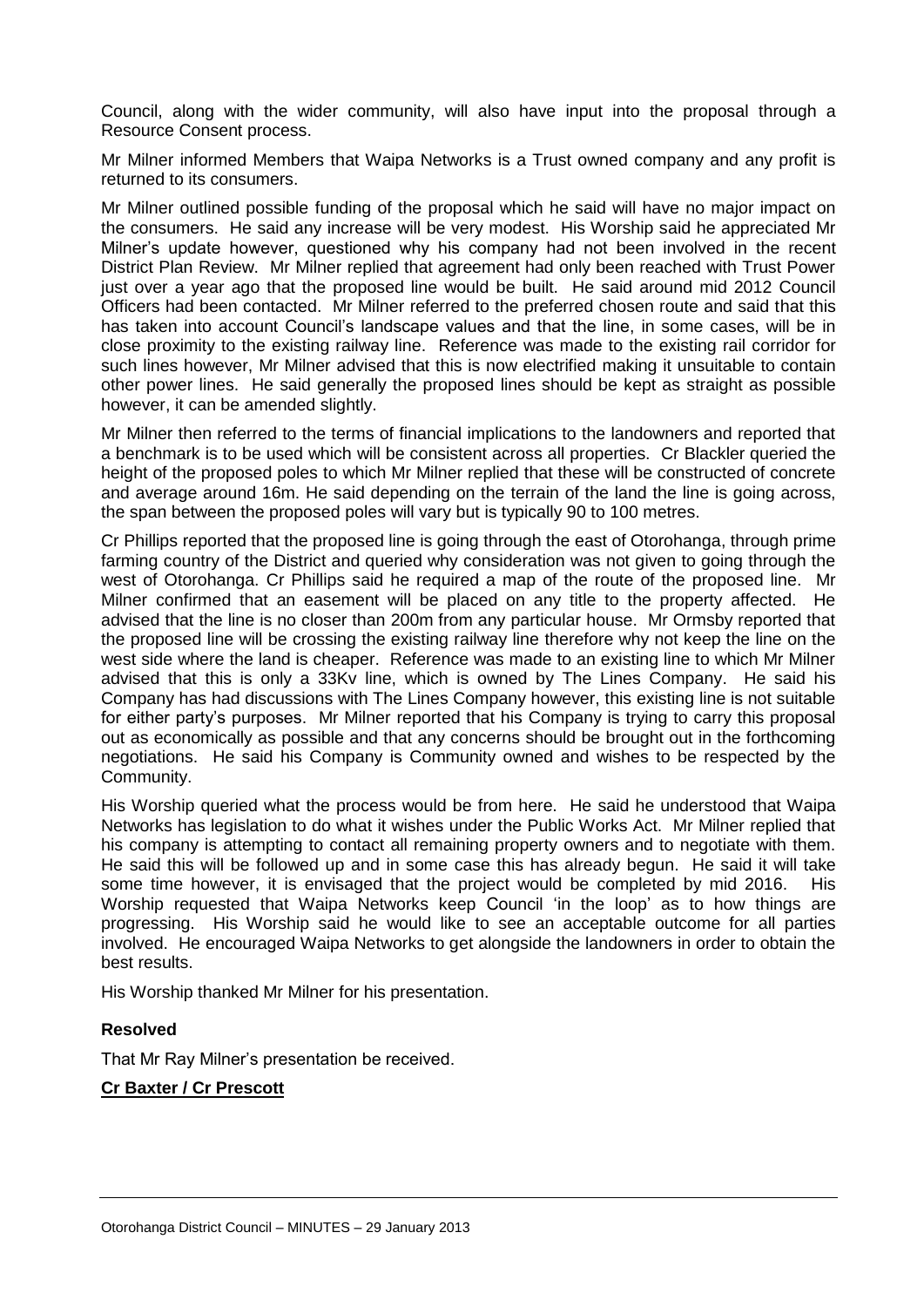#### **GENERAL**

#### **COMMUNITY ACTITIVITIES**

Cr Prescott reported on his recent attendance at an Outdoor Bowls Business House function which was a great night. He said it is proposed to hold twilight bowls on a Monday evening. Cr Prescott also informed Members that the Tigers Rugby Football Club have commenced twilight softball.

#### **RURAL GATEWAY**

Cr Ormsby referred to rural gateways and Council's policy on the funding of these and whether this is pursued by staff. The Engineering Manager replied that in general rural gateways are dealt with on a case by case basis responding to roading staff identifying problems and/or complaints. Cr Blackler advised that when repairs or reseals are carried out on a particular road then this is the time to talk to the land owner regarding their entranceways.

#### **RANGIATEA ROAD**

Cr Phillips referred to a section of Rangiatea Road between Wolvers and Pease's properties where the road is particularly narrow. His Worship informed Members that Council is due to have a roading workshop with staff.

Cr Phillips then referred to the patching of the carriageway up Gradara Avenue and Mountain View Road. He was informed that this patching is carried out to smooth the surface before resealing.

#### **KAWHIA COMMUNITY**

Cr Pilkington acknowledged His Worship acting as Chair at a recent public meeting following an incident with the local Kawhia Police Constable. She said the Board has had a preliminary meeting, highlighting various options and the need to involve Community leaders in this matter. She said great ideas have been put forward for consideration in the near future.

His Worship extended his and Council's acknowledgement of the Kawhia Community Board Members in the situation of last month. He said this had intense media interest however, the 24/7 commitment by members to manage what is best for Kawhia is commendable. He said the Community presented themselves very responsibly.

#### **KAI FESTIVAL**

Cr Pilkington reminded Members of the annual Kai Festival to be held this Saturday 2 February 2013.

#### **WAIKERIA PRISON FACILITY**

Cr Blackler reported on her attendance at a recent meeting where it was indicated that the bed numbers at the Prison will reduce from around 1000 beds to between 750-800. She informed Members that some buildings are being demolished as they are substandard. Cr Blackler reported that Members of Council's building team were present at this meeting where a comprehensive review of the building/development programme was presented.

#### **OTOROHANGA MEDICAL CENTRE**

His Worship informed Members of the forthcoming District farewell for Dr Bruce Phillips of the Otorohanga Medical Centre. He said it is proposed that this be held towards the end of March/early April however, public notices will be issued. His Worship reported that due to the relationship that exists between the Otorohanga Medical Centre and the Otorohanga District Development Board, in particular regarding recruitment, three new doctors have been employed. He said the Medical Centre is very appreciative to Council and the District Development Board